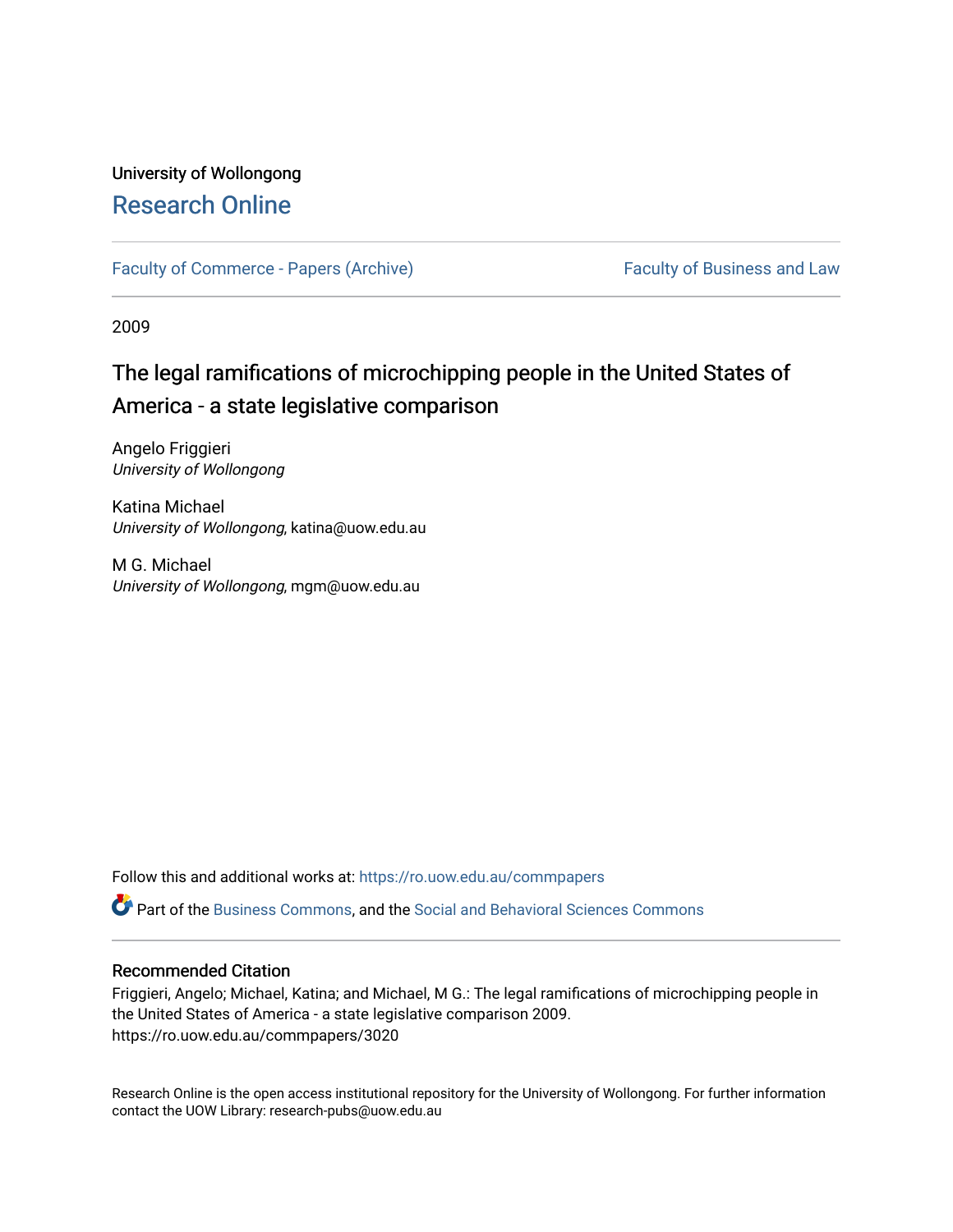# The legal ramifications of microchipping people in the United States of America a state legislative comparison

## Abstract

The ability to microchip people for unique positive identification, and for tracking and monitoring applications is becoming increasingly scrutinized by the legal profession, civil libertarians, politicians in positions of power, human rights advocates, and last but not least, citizens across jurisdictions. The United States is among the few nations internationally, that have moved to enact state-level legislation, regarding the microchipping of people in a variety of contexts. This paper provides an overview of nine state laws/bills in the United States of America that have either enacted anti-chipping legislation or have recently proposed bills regarding the enforced chipping of persons. The aim of the paper is to highlight excerpts of legislation, to identify relevant stakeholders the legislation is directed toward and to briefly describe how it may affect their chipping practices. As a final outcome, the paper seeks to broadly compare state legislation, identifying differences in penalties and fines, and to show the complexity of this kind of approach to protecting the rights of citizens against unscrupulous uses of advanced information technologies.

## **Disciplines**

Business | Social and Behavioral Sciences

## Publication Details

Friggieri, A., Michael, K. & Michael, M. G. (2009). The legal ramifications of microchipping people in the United States of America- a state legislative comparison. IEEE International Symposium on Technology and Society (pp. 1-8). Los Alamitos, USA: IEEE.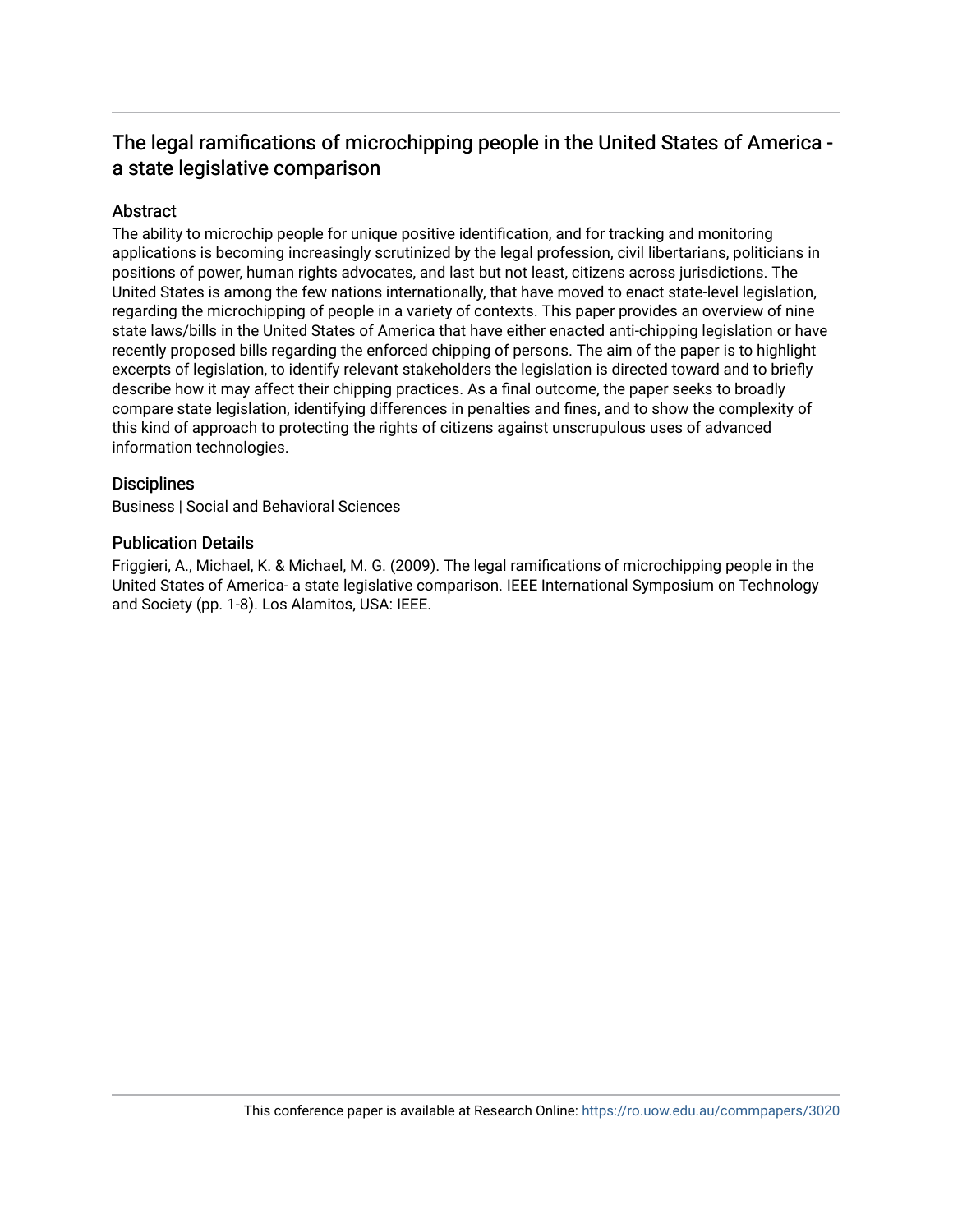## **The Legal Ramifications of Microchipping People in the United States of America- a State Legislative Comparison**

Angelo Friggieri, Katina Michael, M.G. Michael

*School of Information Systems and Technology, Faculty of Informatics, University of Wollongong afriggieri@gmail.com, {katina, mgm}@uow.edu.au*

## **Abstract**

*The ability to microchip people for unique positive identification, and for tracking and monitoring applications is becoming increasingly scrutinized by the legal profession, civil libertarians, politicians in positions of power, human rights advocates, and last but not least, citizens across jurisdictions. The United States is among the few nations internationally, that have moved to enact state-level legislation, regarding the microchipping of people in a variety of contexts. This paper provides an overview of nine state laws/bills in the United States of America that have either enacted anti-chipping legislation or have recently proposed bills regarding the enforced chipping of persons. The aim of the paper is to highlight excerpts of legislation, to identify relevant stakeholders the legislation is directed toward and to briefly describe how it may affect their chipping practices. As a final outcome, the paper seeks to broadly compare state legislation, identifying differences in penalties and fines, and to show the complexity of this kind of approach to protecting the rights of citizens against unscrupulous uses of advanced information technologies.* 

## **1. Introduction**

The capability to implant people with microchips has its roots in the field of medicine as far back as the innovation of pacemakers in the late 1950s [1, 2]. Embedded chip-on-a-card technology, that could identify the cardholder, commonly known as smart cards or integrated circuit cards, was patented and prototyped for the first time in France by Roland Moreno in 1974 [3]. But it was not until 1998, that official reports of the first demonstrated microchip implantation in a human for identification and tracking purposes was achieved by Professor Kevin Warwick of the University of Reading in the Cyborg 1.0 experiment [4]. While United States patents date back to the 1970s, regarding apparatus allowing subcutaneous implants, such as guns for dispensing "pellets" comprising a case with a hollow needle attached to it [5], it was not until later that patents pertaining to medical devices stipulated a unique

identification mechanism allowing for the collection of individual patient diagnostic data.

In 1987, beyond unique ID, a location tracking device was patented by a plastic surgeon Dr Daniel Man [6], residing in Florida in the United States. The abstract description of the patent reads: "[a] new apparatus for location and monitoring of humans has been developed. The device employs a unique programmable signal generator and detection system to locate and monitor the movement of individuals. It additionally utilizes a physiological monitoring system to signal a warning for the necessity for immediate help. The device is small enough to be implanted in young children as well as adults. The power supply and signal generator are designed to function at a low duty cycle for prolonged periods before recharging" [7].

## **2. Advancements in Implantable Technology and the Law**

The challenges brought about by implantable technology, outside the biomedical arena, were for the greater part ignored until the mid-1990s. Few could debate against the obvious benefits brought about by the advancement of medical-related technologies to patients suffering from curable diseases or illnesses, and the lifestyle enhancements they promised and delivered, especially in the area of prosthesis. Even today, few could argue that implants for genuine therapeutic purposes pose any real danger to society at large if applied correctly; in fact they act to prolong life and aid sufferers to go about living as normal life as possible.

We can point to medical breakthroughs, such as those by Alfred Mann, that are likely to help hundreds of thousands of people in the future, to better cope with the treatments of diabetes, cancer, autoimmune and inflammatory diseases via automated drug delivery technologies [8]. Implantable technologies have already helped the deaf hear, and are likely to help the blind see, and to correct functional neural deficits using electrostimulation techniques and much more. The promise of nanotechnology, has brought with it the prospect of implantable treatments for Parkinson's Disease, epilepsy, Tourette's syndrome (which is now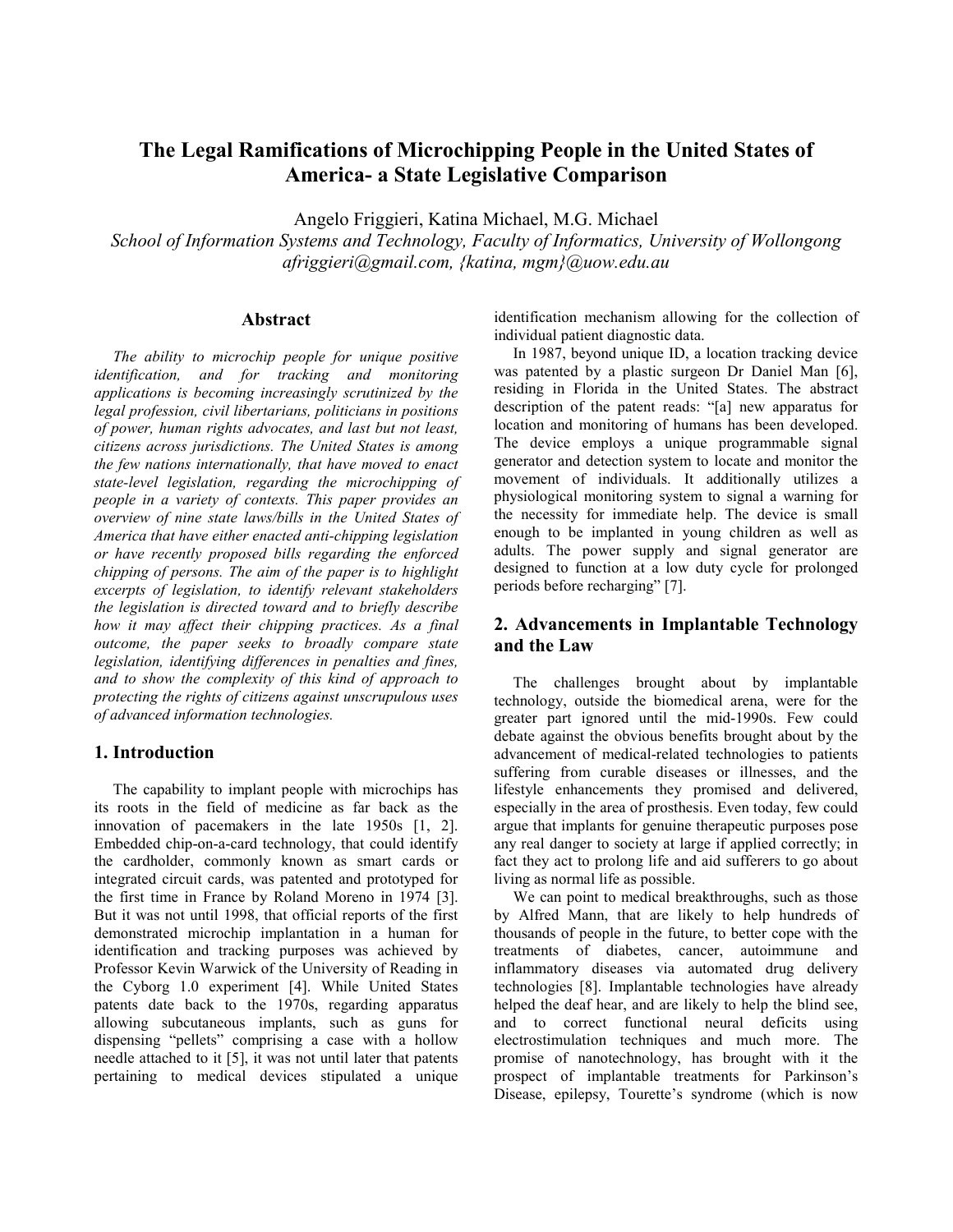beyond the experimental stage), and even obsessive compulsive disorder (OCD).

Responsible, well-tested, and regulated applications of nanotechnology within the biomedical domain can only have positive impacts on the individual who is a recipient of an implant [9]. But in today's commercial context, even biomedical technologies can serve dual purposes, opening up a number of critical moral questions [10] regarding who is actually in control [11] and at what cost [12]. For as Mark N. Gasson writes regarding information and communication technology (ICT) implantable devices, "[a] number of wider moral, ethical and legal issues stem from enhancement applications and it is difficult to foresee the social consequences, the fundamental changes on our very conception of self and the impact on our identity of adoption long term. As a result, it is necessary to acknowledge the possibilities and is timely to have debate to address the wider implications these possibilities may bring" [13].

It is the "legal issues" pertaining to ICT implants which have been addressed only by a few researchers and their respective groups. As there are now several commercial organizations marketing a variety of applications using ICT implants for IDentification and location tracking purposes, some states in the USA have acted as 'first movers' to quell citizen concerns over the potential for enforced chipping, and to safeguard the individual's human rights. Of course, this is all set against a backdrop at a national level concerned about national security, and consecutive governments that have introduced widespread radio-frequency identification (RFID) and tracking and monitoring capabilities in passports, driver's licenses, toll-ways etc.

## **3. Seminal Works**

Of the scant research that has been written addressing legal dilemmas of ICT implants, two can be considered landmark and representative of the literature. Elaine M. Ramesh, from the Franklin Pierce Law School wrote in anticipation of human microchip implants and offered initial insights on the legal implications even before Warwick's Cyborg 1.0 experiment [14]. Almost a decade later, a second paper by William A. Herbert, member of the New York State Public Employment Relations Board, wrote a paper addressing the legal issues related to advanced technologies like Global Positioning Systems (GPS), biometrics, and RFID implants [15]. To date, this article serves to be the most complete on the topic at large.

Ramesh uses a qualitative approach and discusses the rights that may be infringed by humancentric microchip implants in the areas of common law, constitutional rights, the Fourth Amendment, the Fifth Amendment and property rights. The scenarios and results with cases relating to the above laws provided by Ramesh were limited to the point that commercial diffusion of RFID implants only occurred in 2003, with pre-registration beginning in 2002 [16]. Ramesh explains that the human body is not generally accepted as "property" which is her rationale behind the gap in the legal system. If property ownership of one's body could be confirmed, (that is we can claim ownership of one's body and do what we will with it) then property law would apply as protection giving an individual the right to refuse of implantation of the microchip without any consequences as the individuals body is his or her 'owned property' (Ramesh, 1997). However this same legislation would bring with it a mine-field of other problems to do with ownership and the rights associated with "selling" one's body or individual body parts.

After the events of September 11, 2001 and the enactment of the USA PATRIOT Act, Herbert [15] analyzed current State and Federal laws within the context of employer practices across the United States. Herbert describes the laws and relevant cases in his paper, along with potential solutions. Herbert justifies his research by addressing the concern over American Labor Laws granting employers greater powers over most employee privacy expectations. Herbert's findings indicate that, "[t]he scope and nature of current legal principles regarding individual privacy are not sufficient to respond to the rapid development and use of human tracking technology" [15]. It is this very disproportionate "power" relationship that could be further propagated and exploited by ICT implants, that Michael and Michael have termed "uberveillance" [17].

Since Herbert's seminal paper, a number of states have enacted what has come to be known in the popular sense as anti-chipping legislation. The rest of this paper is dedicated to providing excerpts of laws and bills for nine U.S. states related to ICT implants for humans [18]. Seven state laws/bills were collected during the main study period in 2007, with two additional laws/bills found in 2009. It must be underscored that this list of states should not be considered an exhaustive list of legislation.

For the states investigated during the main study period in 2007, a legislative excerpt is presented, stakeholders pertaining to the law are identified, and a brief description of how chipping practices in that state may be affected is provided. For the two additional acts/bills found in 2009, only an excerpt is presented with no further analysis. As a final outcome, the paper seeks to broadly compare seven state acts/bills, identifying differences in penalties and fines, and to show the complexity of this kind of approach to protecting the rights of citizens against unscrupulous uses of advanced information technologies. The main contribution of this paper is bringing the state laws together to make identifying similarities and differences easier, and to allow for future research opportunities between United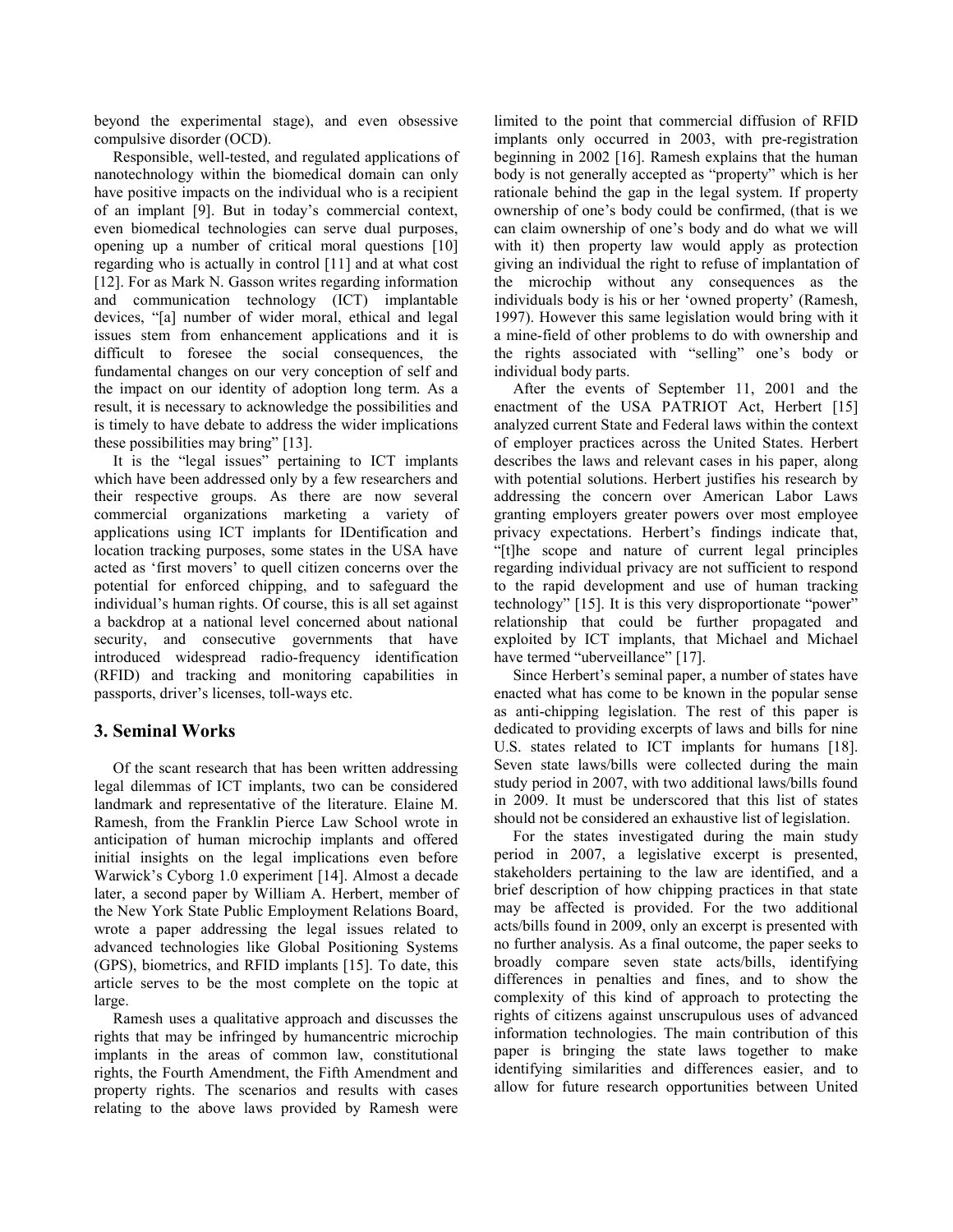States federal and state legislative comparisons towards harmonization and conflict.

#### **4. State of California**

## **4.1 SB 362, Identification Devices: Subcutaneous Implanting**

*SECTION 1. Section 52.7 is added to the Civil Code, to read:* 

*52.7. (a) Except as provided in subdivision (g), a person shall not require, coerce, or compel any other individual to undergo the subcutaneous implanting of an identification device.* 

*(b) (1) Any person who violates subdivision (a) may be assessed an initial civil penalty of no more than ten thousand dollars (\$10,000), and no more than one thousand dollars (\$1,000) for each day the violation continues until the deficiency is corrected.* 

*(g) This section shall not in any way modify existing statutory or case law regarding the rights of parents or guardians, the rights of children or minors, or the rights of dependent adults.*

#### **4.2 Definition**

*...* 

The language used to define the implant; "subcutaneous implanting of an identification device" (2007 California SB 362) provides longevity for the legislation as it can be used for any device that can be implanted and used for identification rather than specifically stating a microchip, RFID tag, or commercial product name [19].

#### **4.3 Who it affects?**

"Except as provided in subdivision (g), a person shall not require" (2007 California SB 362) prevents an individual to force the implantation of the device on another, however it does allow the Government of California and the Government of the United States to use the technology as they see fit.

#### **4.4 Exceptions**

Section G as stated in the above extract of bill 362 refers to the "existing statutory or case law regarding the rights of parents or guardians" (2007 California SB 362). Because of this clause, a parent and /or a legal guardian may sign the written consent form for any child under the age of 15 under California Family Law to receive an implant.

*"A minor may only consent to the minor's medical care or dental care if all of the following conditions are satisfied: (1) The minor is 15 years of age or older. (2) The minor is living separate and apart from the minor's parents or guardian, whether with or without the consent*  *of a parent or guardian and regardless of the duration of the separate residence. (3) The minor is managing the minor's own financial affairs, regardless of the source of the minor's income."* (California Family Code §6922(a)) If these clauses are not satisfied then the parent or guardian has the right over the child and the right to implant the child.

A minor may sign his/her own consent for the use of a implantable microchip if used for the sole purpose of aiding in the treatment of a psychological disability under California Family Code §6924. *"A minor who is 12 years of age or older may consent to mental health treatment ... if both of the following requirements are satisfied: (1) The minor, in the opinion of the attending professional person, is mature enough to participate intelligently in the outpatient services or residential shelter services. (2) The minor (A) would present a danger of serious physical or mental harm to self or to others without the mental health treatment or counseling or residential shelter services, or (B) is the alleged victim of incest or child abuse"* (California Family Code §6924).

#### **5. State of Colorado**

## **5.1 HB 07-1082, A Bill For An Act Concerning A Prohibition On Requiring An Individual To Be Implanted With A Microchip**

*(1) A person may not require an individual to be implanted with a microchip.* 

*(2) A violation of this section is a Class 3 Misdemeanor punishable as provided in section 18-1.3- 501. Each day in which a person violates this section shall constitute a separate offence.* 

#### **5.2 Definition**

The term "microchip" is used to describe the device however no formal definition is provided therefore any device containing a microchip or device of similar or advanced capabilities is included within the definition of a 'microchip' and therefore must adhere to this Bill.

The crime of forcing the implantation of a microchip is defined as a "Class 3 Misdemeanor" (2007 Colorado HB 1082) which according to Colorado Revised Statutes results in a minimum sentence of \$50.00 fine and a maximum of 6 months jail and a \$750 fine per offence [20].

#### **5.3 Who it affects?**

"A person may not require an individual" (2007 Colorado HB 1082) prevents all individuals within the state of Colorado, however does not protect against United States federal legislation.

#### **5.4 Exceptions**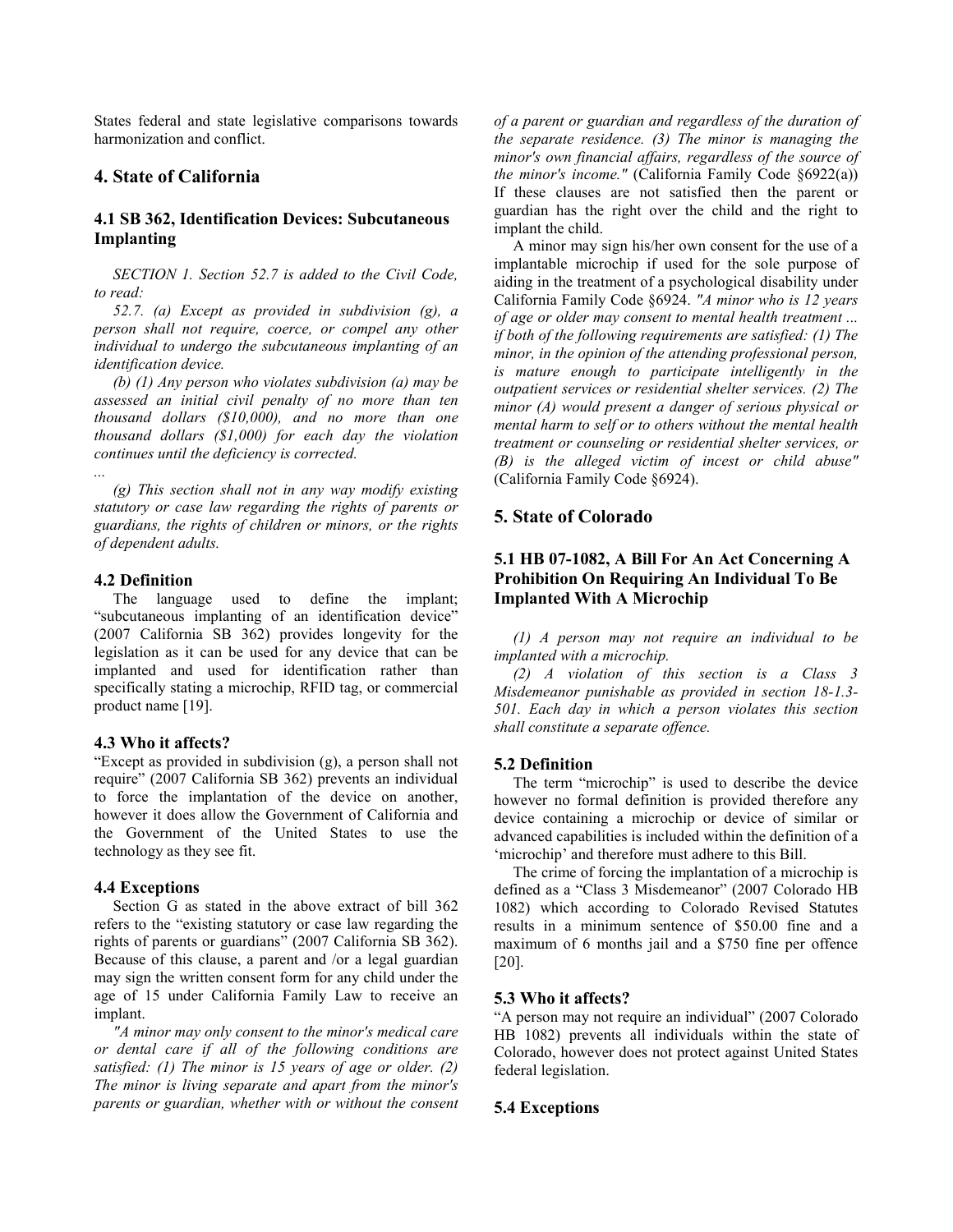The bill does not outline any clause by where the legislation is void and therefore no loop holes exist. However this then allows the judicial branch to make decisions with each individual based on their specific circumstances, and they have the power to put previous legislation, statute or constitution above HB 1082 deeming it null and void for the case in question. The judicial branch is defined as the branch of the courts whereby the court determines the application of which law is applicable for each specific case and enforces it and determines the sentence/punishment based upon the law written by the legislative branch [21]. The same exception is applied to the majority of the states presented below.

### **6. State of Florida**

## **6.1 SB 2220, An Act Relating To Implanted Microchips; Prohibiting The Implanting Of A Microchip Or Similar Monitoring Device**

*It is a felony of the third degree, punishable as provided in s. 775.082, s. 775.083, or s. 775.084, Florida Statutes, to knowingly implant, for tracking or identification purposes a microchip or similar monitoring device into a person without providing full disclosure to that person regarding the use of the device and obtaining the person's informed written consent.* 

### **6.2 Definition**

The implantable microchip in Florida SB 2220 is defined as "a microchip or similar monitoring device" (2007 Florida SB 2220) which therefore validates the legislation (if enacted) for any technology used for the purpose of monitoring, tracking, tracing and identification.

The crime of forcing the implantation of a microchip is defined as a "felony of the third degree" (2007 Florida SB 2220) which according to Florida Criminal Code §775.082 (penalties) and §775.083 (fines) "For a felony of the third degree, by a term of imprisonment not exceeding 5 years" (Florida Criminal Code §775.082) and a fine of "\$5,000, when the conviction is of a felony of the third degree" (Florida Criminal Code §775.083).

### **6.3 Who it affects?**

"Into a person without providing full disclosure to that person regarding the use of the device and obtaining the person's informed written consent" (2007 Florida SB 2220) prevents all individuals within the state of Florida, however does not protect against United States federal legislation. The use of the device must also be outlined to the individual and recognition of the individuals understanding of the implants use must be received prior to the implantation and operation of the device.

## **7. State of North Dakota**

## **7.1 SB 2415, An Act Relating To Implanted Microchips In Individuals; And To Provide A Penalty**

*SECTION 1. A new section to chapter 12.1-15 of the North Dakota Century Code is created and enacted as follows: Implanting microchips prohibited. A person may not require that an individual have inserted into that individual's body a microchip containing a radio frequency identification device. A violation of this section is a class A misdemeanor.* 

#### **7.2 Definition**

The implantable microchip in North Dakota SB 2415 is defined as a "microchip containing a radio frequency identification device" (2007 North Dakota SB 2415). This legislation is therefore limited by its definition and allows the use of devices by which their main technology to achieve its purpose is not radio frequency. Therefore utilization of innovations such as microwaves and barcodes may be argued as immune to the legislation.

The crime of forcing the implantation of a microchip is defined as a "class A misdemeanor" (2007 North Dakota SB 2415). Which according to North Dakota Century Code §12.1-32 "Class A misdemeanor: up to one year in prison, \$2000 fine or both" (North Dakota Century Code §12.1-32).

#### **7.3 Who it affects?**

"A person may not require that an individual have inserted into that individual's body" (2007 North Dakota SB 2415). Therefore any individual does not have to agree to the implantation of a microchip regardless of status.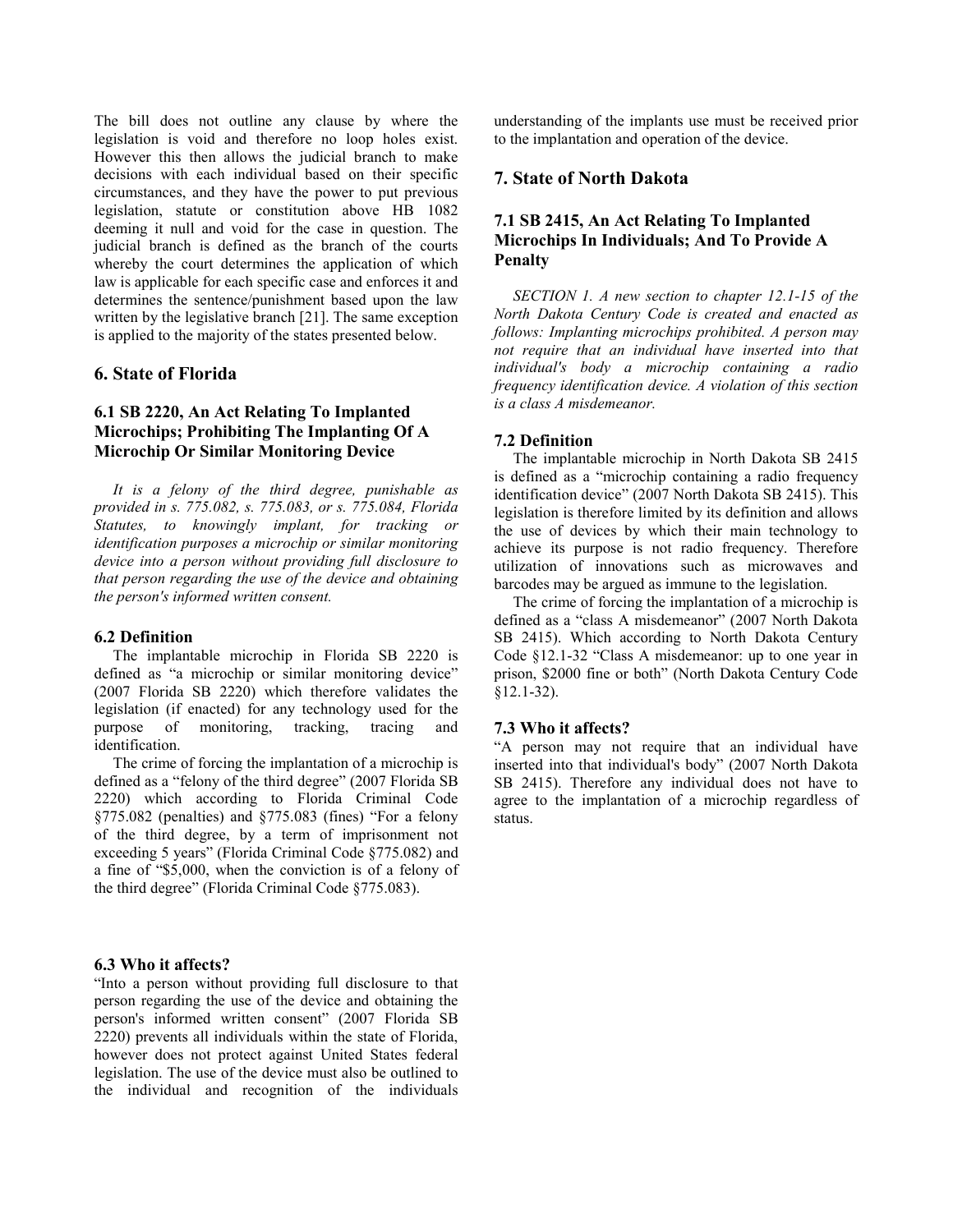## **8. State of Ohio**

## **8.1 SB 349 A Bill To Prohibit An Employer From Requiring An Employee Of The Employer To The Employee's Body A Radio Frequency Identification Tag**

*Sec. 4113.81. No employer shall require an employee of the employer to have inserted into the employee's body a radio frequency identification tag. Any employer who violates this section shall be subject to a fine of not more than one hundred fifty dollars per violation.* 

*As used in this section:* 

*(A) "Radio frequency identification tags" mean a silicon chip containing an antenna that stores data and transmits that data to a wireless receiver.* 

*(B) "Employer" means the state, any political subdivision of the state, or any person employing one or more individuals in the state.* 

#### **8.2 Definition**

The implantable microchip is defined as a "radio frequency identification tag" (2006 Ohio SB 349) in the main text which may seem open to the use of other technologies, however definition (A) states; "Radio frequency identification tags mean a silicon chip containing an antenna that stores data and transmits that data to a wireless receiver" (2006 Ohio SB 349). Therefore the legislation is in relation to any technology that achieves its purpose by the above method.

The preamble of this bill is a proposal for amendment of Ohio Code 4113. Ohio Code 4113 is the Miscellaneous Labor Provisions Code which provides legislation from dismissal laws, to wages to whistle blowing (Ohio Code §4113). This is a clear indication that there was no intention to have the bill / legislation protect every individual of the state, rather to protect an employee from an employer.

#### **8.3 Who it affects?**

Ohio's proposed legislation is very unique in the subject affected by it. "No employer shall require an employee" (2006 Ohio SB 349). Unlike the other states, Ohio only proposes the legislation against employer's therefore protecting an employee over an unfair dismissal due to refusing implantation.

#### **8.4 Exceptions**

The 2006 Ohio SB 349 leaves itself open for attack. By only referencing an employee to employer relationship the legislation does not prevent state government, hospitals, doctors, parents or any other individual to be microchipped unless the individuals lawyer can prove a violation of §2903.13 of the Ohio Code (assault) whereby "No person shall knowingly cause or attempt to cause physical harm to another or to another's unborn" (Ohio Code §2903.13) whereby the coercion and physical act of microchipping could be classed as assault.

The punishment outlined in 2006 Ohio SB 349 does not reference any Ohio Code section or specify it in a misdemeanour or felony class, instead an exact figure of \$150.00 per violation (2006 Ohio SB 349). In a given scenario it would then allow a company like CityWatcher.com to enforce the implantation of a chip and pay \$150 in addition to the original price of purchasing and using a commercial implant product. If an organisation wants to utilise the technology for convenience and security \$150 per employee (or per violation) may be considered an investment rather than a crime.

### **9. State of Oklahoma**

## **9.1 HB 2092, SB 47 An Act Prohibiting The Forced Implantation Of A Microchip**

*A. No person shall require an individual to undergo the implanting of a microchip.* 

*B. Any person convicted of violating the provisions of this section shall be subject to a fine of not more than Ten Thousand Dollars (\$10,000.00). Each day of continued violation shall constitute a separate offense.* 

#### **9.2 Definition**

The term "microchip" is used to describe the implantable microchip, however no formal definition is provided therefore any device containing a microchip or device of similar or advanced capabilities is included within the definition of a 'microchip' and must adhere to this bill.

#### **9.3. Who it affects?**

"No person shall require an individual" (2007 Oklahoma HB 2092) prevents all individuals within the state of Oklahoma however does not protect against United States federal legislation.

#### **10. State of Wisconsin**

## **10.1 2005 Wisconsin Act 482 Prohibiting The Required Implanting Of Microchip In An Individual And Providing A Penalty**

*The people of the state of Wisconsin, represented in senate and assembly, do enact as follows: SECTION 1. 146.25 of the statutes is created to read: 146.25 Required implanting of microchip prohibited.* 

*(1) No person may require an individual to undergo the implanting of a microchip.*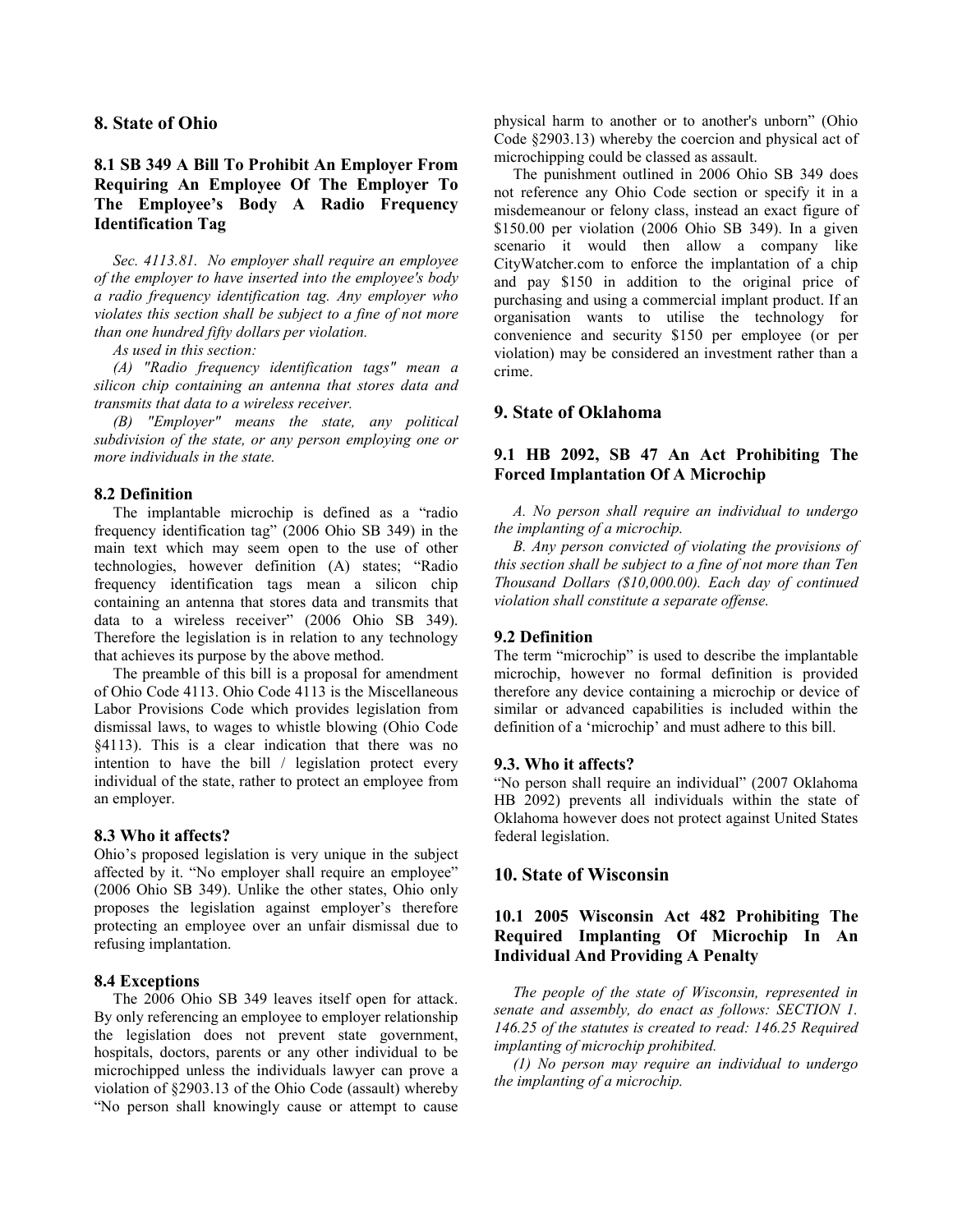*(2) Any person who violates sub. (1) may be required to forfeit not more than \$10,000. Each day of continued violation constitutes a separate offense.*

#### **10.2 Definition**

The term microchip is used however no definition is provided therefore any device containing a microchip or device of similar or advanced capabilities is included within the definition of a 'microchip.'

#### **10.3 Who it affects?**

"No person may require an individual to undergo the implanting of a microchip" (2005 Wisconsin Act 482) prevents all individuals within the state of Wisconsin however does not protect against United States federal legislation.

### **11. State of Georgia**

#### **11.1 HB 38, Microchip Consent Act**

*SECTION 2… 1) 'Implantation' includes any means intended to introduce a microchip internally, beneath the skin, or applied to the skin of a person.(2) 'Microchip' means any microdevice, sensor, transmitter, mechanism, electronically readable marking, or nanotechnology that is passively or actively capable of transmitting or receiving information. This definition shall not include pacemakers.(3) 'Person' means any individual, irrespective of age, legal status, or legal capacity.(4) 'Require' includes physical violence, threat, intimidation, retaliation, the conditioning of any private or public benefit or care on consent to implantation, including employment, promotion, or other benefit, or by any means that causes a person to acquiesce to implantation when he or she otherwise would not.(b) No person shall be required to be implanted with a microchip.(c) This Code section shall be subject to a two-year statute of limitations beginning from the date of discovery that a microchip has been implanted.(d) Any person required to have a microchip implanted in violation of this Code section shall be entitled to pursue criminal charges in addition to filing a civil action for damages. Each day that a microchip remains implanted shall be subject to damages of not less than \$10,000.00 per day and each day shall be considered a separate violation of this Code section.(e) The voluntary implantation of any microchip or similar device may only be performed by a physician and shall be regulated under the authority of the Composite State Board of Medical Examiners."* 

## **12. State of Missouri**

**12.1 285.035. 1.** 

*No employer shall require an employee to have personal identification microchip technology implanted into an employee for any reason.* 

*For purposes of this section, "personal identification microchip technology" means a subcutaneous or surgically implanted microchip technology device or product that contains or is designed to contain a unique identification number and personal information that can be non-invasively retrieved or transmitted with an external scanning device. Any employer who violates this section is guilty of a class A misdemeanor.* 

### **13. Cross-case comparison**

 From the seven (7) states studied in 2007, it is clear that there are subtle yet possibly detrimental differences between the legislation enacted (e.g. in the case of North Dakota and Wisconsin) and the legislation pending enactment.

#### **13.1 Stakeholder & Other Definitions**

**Citizen**: Refers to any other citizen within the state of the (enacted / pending) legislation other than the subject (oneself).

**Employer:** Refers to the manager, management, owner, franchiser or CEO of an organization by where the subject is currently employed on any basis (full time, casual, part time, or probation).

**Government**: Refers to the state government and anyone employed by the state government including law enforcement personnel.

**Hospitals (Doctors):** Refers to any healthcare practitioner including, general practitioners and psychologists, psychiatrists, social workers and nurses of the subject who may be deemed suffering a mental illness.

Parents: Refers to the parents and guardians of a minor as defined by the state and the carer / guardian / solicitor of a subject deemed mentally ill or elderly.

Yourself: Refers to the subject, an individual wishing to approve the implantation of a microchip into their body.

**Fine:** Refers to a monetary fine payable for the offence of coercing an individual to be chipped. If a period of time  $\frac{day(s)}{s}$ , month(s), year(s)) is including in this field then jail time for that period indicated is part of the maximum sentence for the crime.

**Consecutive Day:** Refers to the punishment (jail time / momentary fine) applicable for each day in which the crime occurs.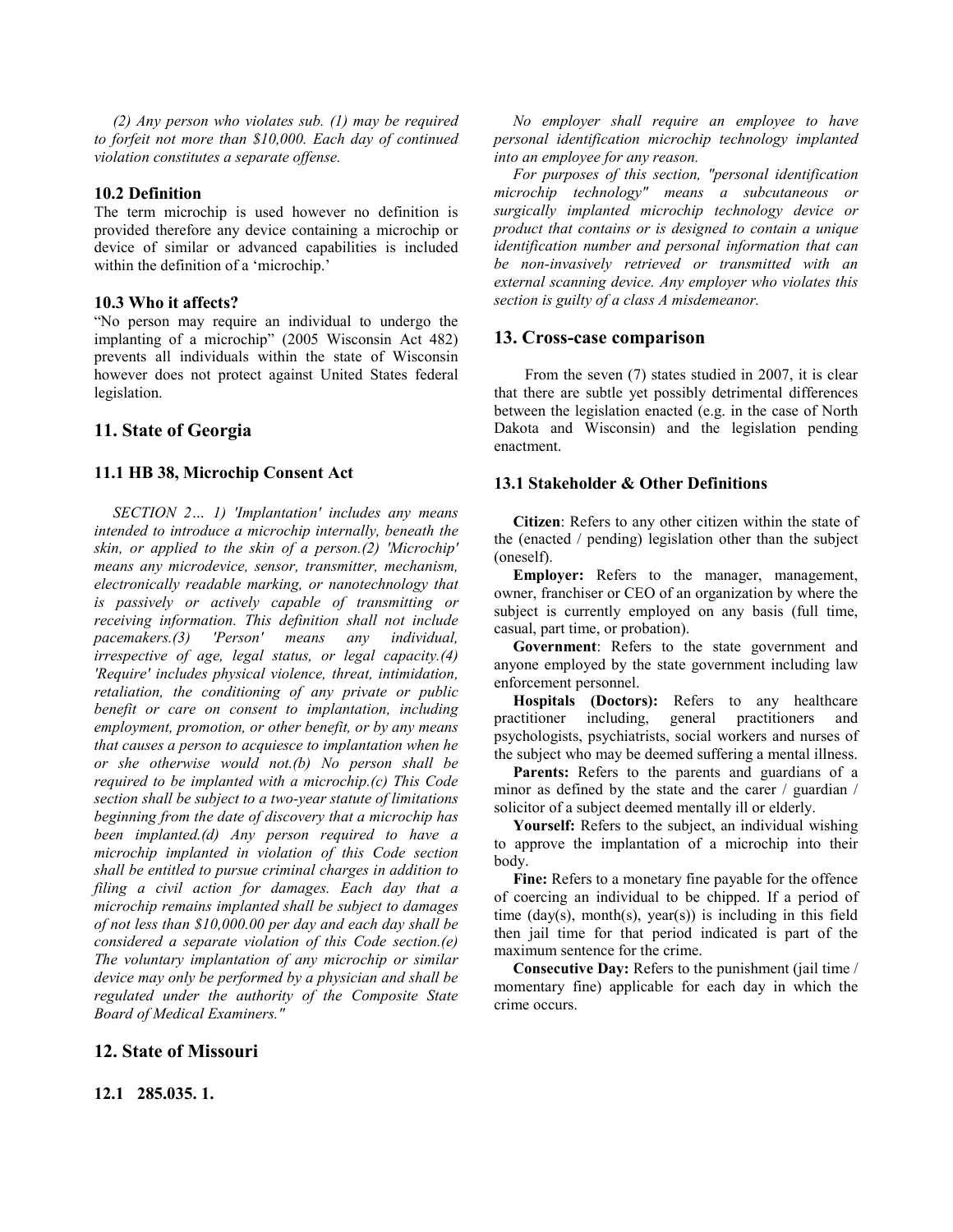|                       | California | Colorado | Florida      | <b>North</b><br><b>Dakota</b> | Ohio | Oklahoma    | <b>Wisconsin</b> |
|-----------------------|------------|----------|--------------|-------------------------------|------|-------------|------------------|
| <b>Citizen</b>        | N          | N        | N            | N                             | N    | N           | N                |
| Employer              | TN.        | N        | N            | N                             | N    | N           | N                |
| Government            | N          | N        | N            | N                             |      | N           | N                |
| Hospital<br>(Doctors) | N          | N        | N            | N                             | Y    | N           | N                |
| <b>Parents</b>        | v          | N        | N            | N                             |      | N           | N                |
| Yourself              | v          | v        | $\mathbf{v}$ |                               |      | $\mathbf v$ | $\mathbf v$      |

Table 1. U.S. State Anti-Chipping Laws/Bills Comparison Chart as of October 2007

| Fine        | \$10,000 | 6 month/<br>\$750. | 5 years/<br>\$5000 | vear<br>\$2000 | \$150 | \$10,000 | \$10,000 |
|-------------|----------|--------------------|--------------------|----------------|-------|----------|----------|
| Consecutive |          | Separate           | Not                | Separate       |       |          |          |
| Dav         | \$1,000  | Offence            | specified          | Offence        | $\$0$ | \$10,000 | \$10,000 |

#### **13.2 Fines and Punishment**

The following section provides a breakdown of the key elements within the Acts and Bills for each state and shows what is permitted by law and what is disallowed with regards to ICT implants states of the U.S.A. Section 13.2 should be read together with Table 1.

The yellow colored sections of the table represent a fine or punishment which can be seen as too light in comparison to the other states. In California for each day the offence occurs after the initial offence a \$1000.00 fine exists whereas in a state like Oklahoma and Wisconsin each day the offence continues an additional principal fine (\$10,000) is charged. According to the United States Census Bureau, a citizen of California on average earns 6.666% more than an average American and 17.7% more than the average citizen of North Dakota [22] and yet the proposed fine in California is only 10% of the fine quoted in North Dakota's enacted legislation (2007 North Dakota SB 2415).

Ohio put in place a *maximum* penalty of \$150 which to an employer or government wishing to utilize the technology for security is not too substantial, i.e., \$150 is not too much of an added expense to the \$200 outlay per microchip [23]. This fine is not comparable to any of the other states and may oppose a risk rather than a benefit if it becomes enacted and employers act on the proposed \$350.00 'investment.'

The peach colored section of Table 1 outlines the three states (Colorado, Florida and North Dakota) proposing jail time part of the maximum sentence if an individual is in breach of the legislation. These jail times come about by the classification of the offence as a felony or a misdemeanor and of a particular class. These classifications are then cross referenced to the State Code in order to determine the maximum sentence. Even though these states vary with punishment and do not have a monetary fine comparable with Oklahoma and Wisconsin, the fact they reference a classification under a criminal code protects the legislation for many generations. The fine attached to a classification may be changed if the legislative or judicial assembly makes a proposal and these changes often occur in a change in inflation or the Consumer Price Index (CPI), making the fine comparable in years to come. States that propose a fixed fine do not allow for inflation or CPI and may become a more relaxed punishment during the development of society over subsequent decades.

The green colored sections of Table 1 outline who is allowed to enforce the implantation of a microchip upon an individual without direct punishment in reference to the enacted or proposed bill of that state. In the case of Ohio only an employer who is a citizen of Ohio is prevented from chipping an employee of an Ohio state registered firm (2006 Ohio SB 349). California is the only state out of the seven that included clauses by which an exemption from punishment could be applied. Section (g) of 2007 California SB 362 allows the parents and guardians of minors to enforce the implantation of a device under certain circumstances outlined in §6922 and §6924 of the California Family Code. This clause does not mean that this does not apply to the other six states. The judiciary has the power to veto the legislation if they feel other legislation such as a Family Act is more relevant to the case or superior to the microchipping legislation and the defendant's lawyer has the ability to utilize these acts or codes to refute the microchipping legislation.

## **14. Conclusion**

As the development and deployment of the implantable microchip continues to gather momentum across markets and jurisdictions, the greater the